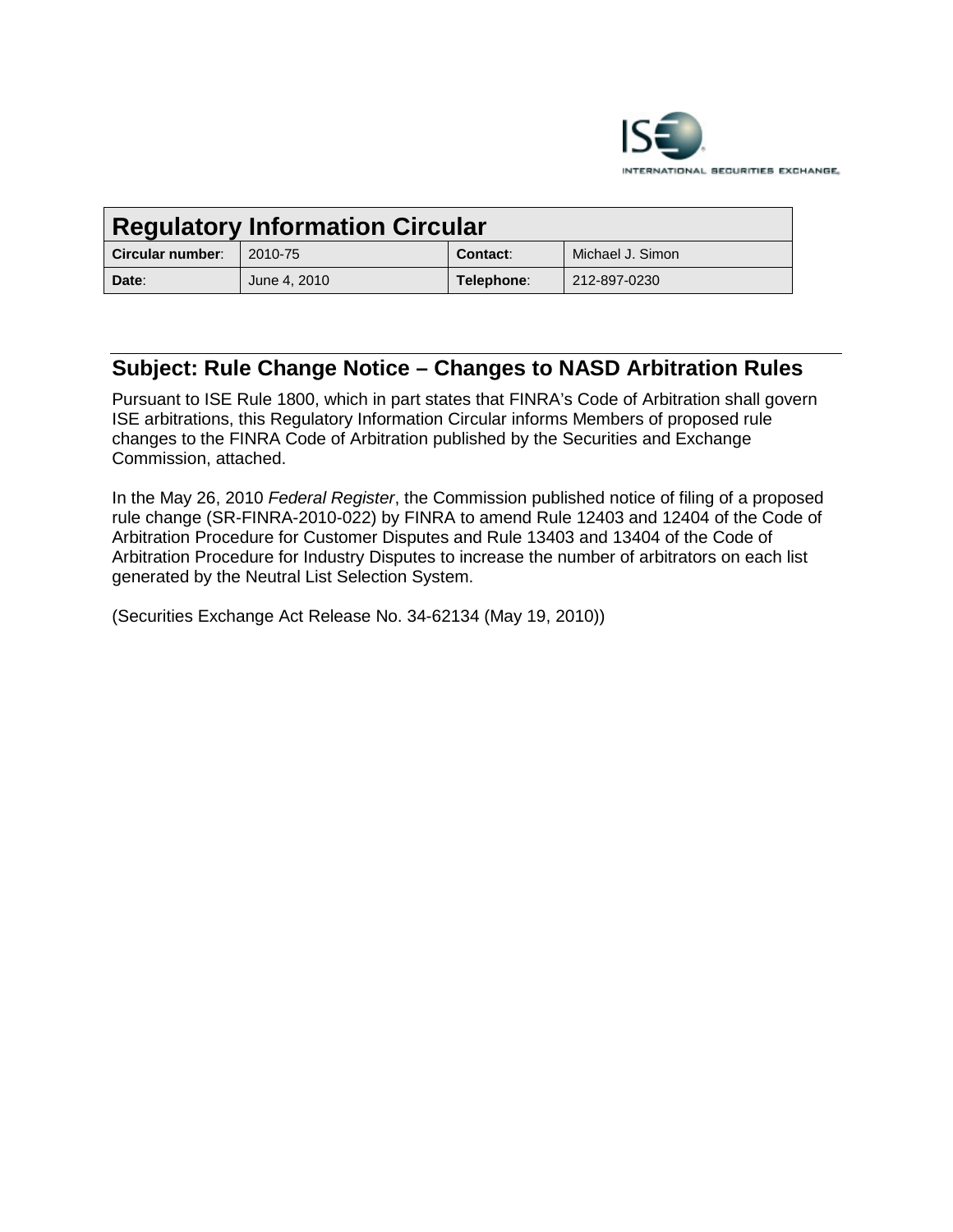with the corporate governance requirements, consistent with Nasdaq's historical interpretation of that requirement, and is closely modeled after similar rules of another national securities exchange.<sup>10</sup> Therefore Nasdaq

believes it does not significantly affect the protection of investors or the public interest or raise any novel or significant regulatory issues.

At any time within 60 days of the filing of the proposed rule change, the Commission may summarily abrogate such rule change if it appears to the Commission that such action is necessary or appropriate in the public interest, for the protection of investors, or otherwise in furtherance of the purposes of the Act.

#### **IV. Solicitation of Comments**

Interested persons are invited to submit written data, views, and arguments concerning the foregoing, including whether the proposed rule change is consistent with the Act. Comments may be submitted by any of the following methods:

## *Electronic Comments*

• Use the Commission's Internet comment form (*http://www.sec.gov/ rules/sro.shtml*); or

• Send an e-mail to *rulecomments@sec.gov.* Please include File Number SR–NASDAQ–2010–060 on the subject line.

## *Paper Comments*

• Send paper comments in triplicate to Elizabeth M. Murphy, Secretary, Securities and Exchange Commission, 100 F Street, NE., Washington, DC 20549–1090.

All submissions should refer to File Number SR–NASDAQ–2010–060. This file number should be included on the subject line if e-mail is used. To help the Commission process and review your comments more efficiently, please use only one method. The Commission will post all comments on the Commission's Internet Web site (*http://www.sec.gov/ rules/sro.shtml*). Copies of the submission, all subsequent amendments, all written statements with respect to the proposed rule change that are filed with the Commission, and all written communications relating to the proposed rule change between the Commission and any person, other than those that may be withheld from the

public in accordance with the provisions of 5 U.S.C. 552, will be available for Web site viewing and printing in the Commission's Public Reference Room, 100 F Street, NE., Washington, DC 20549, on official business days between the hours of 10 a.m. and 3 p.m. Copies of such filing also will be available for inspection and copying at the principal office of the Exchange. All comments received will be posted without change; the Commission does not edit personal identifying information from submissions. You should submit only information that you wish to make available publicly. All submissions should refer to File Number SR– NASDAQ–2010–060 and should be submitted on or before June 16, 2010.

For the Commission, by the Division of Trading and Markets, pursuant to delegated authority.11

## **Florence E. Harmon,**

*Deputy Secretary.* 

[FR Doc. 2010–12551 Filed 5–25–10; 8:45 am] **BILLING CODE 8010–01–P** 

# **SECURITIES AND EXCHANGE COMMISSION**

**[Release No. 34–62134; File No. SR–FINRA– 2010–022]** 

## **Self-Regulatory Organizations; Financial Industry Regulatory Authority, Inc.; Notice of Filing of Proposed Rule Change Relating to Amending the Codes of Arbitration Procedure to Increase the Number of Arbitrators on Lists Generated by the Neutral List Selection System**

May 19, 2010.

Pursuant to Section 19(b)(1) of the Securities Exchange Act of 1934 ("Act")<sup>1</sup> and Rule 194 thereunder,<sup>2</sup> notice is hereby given that on April 29, 2010, the Financial Industry Regulatory Authority, Inc. (''FINRA'') filed with the Securities and Exchange Commission (''SEC'' or ''Commission'') the proposed rule change as described in Items I, II, and III below, which Items have been substantially prepared by FINRA. The Commission is publishing this notice to solicit comments on the proposed rule change from interested persons.

## **I. Self-Regulatory Organization's Statement of the Terms of Substance of the Proposed Rule Change**

FINRA is proposing to amend Rules 12403 and 12404 of the Code of Arbitration Procedure for Customer

Disputes (''Customer Code'') and Rules 13403 and 13404 of the Code of Arbitration Procedure for Industry Disputes (''Industry Code'') to increase the number of arbitrators on each list generated by the Neutral List Selection System (''NLSS'').

The text of the proposed rule change is available on FINRA's Web site at *http://www.finra.org,* at the principal office of FINRA and at the Commission's Public Reference Room.

## **II. Self-Regulatory Organization's Statement of the Purpose of, and Statutory Basis for, the Proposed Rule Change**

In its filing with the Commission, FINRA included statements concerning the purpose of and basis for the proposed rule change and discussed any comments it received on the proposed rule change. The text of these statements may be examined at the places specified in Item IV below. FINRA has prepared summaries, set forth in sections A, B, and C below, of the most significant aspects of such statements.

#### *A. Self-Regulatory Organization's Statement of the Purpose of, and Statutory Basis for, the Proposed Rule Change*

#### 1. Purpose

The NLSS is a computer system that generates, on a random basis, lists of arbitrators from FINRA's rosters of arbitrators (*i.e.,* public, non-public, and chair rosters) for each arbitration case. The parties select their panel through a process of striking and ranking the arbitrators on the lists.

Currently, parties are sent lists of available arbitrators, along with detailed biographical information on each arbitrator. In a three-arbitrator case, other than one involving a dispute among members, the parties receive three lists of eight arbitrators each—one public, one chair-qualified and one nonpublic. Each party is permitted to strike up to four of the eight names on each list and ranks the remaining names in order of preference. FINRA appoints the panel from among the names remaining on the lists that the parties return.3

When there are no names remaining on a list, or when a mutually acceptable arbitrator is unable to serve, a random

<sup>10</sup>Section 303A.12(b) of the NYSE Listed Company Manual requires a listed company's CEO to "promptly notify the NYSE in writing after any executive officer of the listed company becomes aware of any non-compliance with any applicable provisions of this Section 303A.''

<sup>11</sup> 17 CFR 200.30–3(a)(12).

<sup>1</sup> 15 U.S.C. 78s(b)(1).

<sup>2</sup> 17 CFR 240.19b–4.

<sup>3</sup> In an arbitration between members, the panel consists of non-public arbitrators, and so the parties receive a list of 16 arbitrators from the FINRA nonpublic roster, and a list of eight non-public arbitrators from the FINRA non-public chairperson roster. *See* FINRA Rules 13402 and 13403. Each separately represented party may strike up to eight of the arbitrators from the non-public list and up to four of the arbitrators from the non-public chairperson list. *See* FINRA Rule 13404.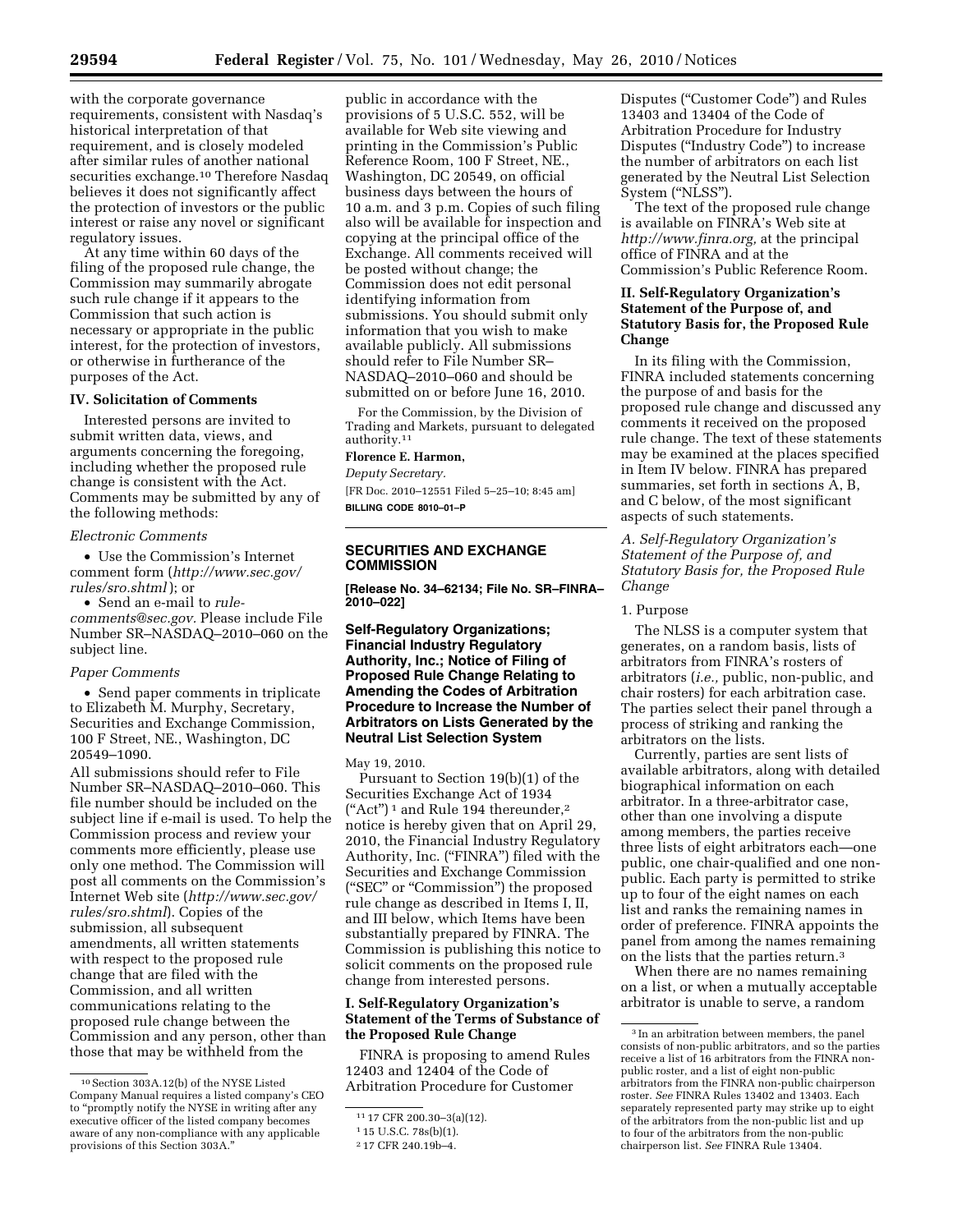selection is made to "extend the list" by generating names of additional arbitrators to complete the panel. Parties may not strike the arbitrators on the extended lists, but they may challenge an arbitrator for cause (*e.g.,* on the basis of conflict of interest).

Prior to 2007, FINRA permitted parties unlimited strikes of proposed arbitrators on lists. This often resulted in parties collectively striking all of the arbitrators on each list generated through NLSS. When this occurred, staff would use NLSS to "extend the list" by generating names of additional arbitrators to complete the panel.

Parties expressed concern about extended list arbitrator appointments because they could not strike arbitrators from an extended list. In response to this concern, in 2007, FINRA changed the arbitrator appointment process through a rule change that limited the number of strikes each party may exercise to four, in an effort to reduce the frequency of extended list appointments.4 Under the current rule, FINRA permits each party to strike up to four arbitrators from each list of eight arbitrators generated through NLSS and up to eight arbitrators from each list of 16 arbitrators generated through NLSS. The rules limiting strikes have significantly reduced extended lists and thus increased the percentage of cases in which FINRA initially appoints arbitrators from the parties' ranking lists. However, after each side exercises its strikes, typically only one or two persons remain eligible to serve on the case. Therefore, when FINRA grants a challenge for cause or an arbitrator withdraws, FINRA often must appoint the replacement arbitrator using an extended list. Forum users, including both investor and industry parties, continue to express concerns about extended list appointments.5

As a result of these concerns, FINRA is proposing to amend Rule 12403 of the Customer Code to expand the number of arbitrators on each list (public, nonpublic, and public chairperson) generated through NLSS from eight arbitrators to 10 arbitrators. Thus, in every two party case, at least two arbitrators would remain on each list after strikes.6 The additional number of arbitrators will increase the likelihood

that the parties will get panelists they chose and ranked, even when FINRA must appoint a replacement arbitrator. In cases with more than two parties, expanding the lists from eight to 10 arbitrators should significantly reduce the number of arbitrator appointments needed from extended lists.7

FINRA is also proposing to amend Rule 13403 of the Industry Code to expand the number of arbitrators on lists generated through NLSS.8 For disputes between members, FINRA would expand the number of arbitrators on the non-public chairperson list generated through NLSS from eight arbitrators to 10 arbitrators and the number of arbitrators on the non-public list from 16 arbitrators to 20 arbitrators. For disputes between associated persons, or between or among members and associated persons, FINRA would expand the number of arbitrators on each list (public, non-public, and public chairperson) generated through NLSS from eight arbitrators to 10 arbitrators.

FINRA considered whether increasing each list of arbitrators would be unduly burdensome for parties since parties would be reviewing the backgrounds of additional arbitrators during the ranking and striking stage of the arbitrator appointment process. In instances where FINRA appoints arbitrators by extended lists, parties still need to review arbitrators' backgrounds to determine, for example, whether to challenge an extended list arbitrator for cause.

FINRA staff discussed expanding the lists with both investor and industry representatives, and asked the representatives to address the potential burden of reviewing additional arbitrators. The representatives uniformly stated that they would prefer to review additional arbitrators at the ranking and striking stage of the arbitrator appointment process in order to reduce the incidences of extended list appointments.

#### 2. Statutory Basis

FINRA believes that the proposed rule change is consistent with the provisions of Section  $15A(b)(6)$  of the Act,<sup>9</sup> which requires, among other things, that FINRA rules must be designed to prevent fraudulent and manipulative

acts and practices, to promote just and equitable principles of trade, and, in general, to protect investors and the public interest. Forum users have criticized extended list appointments and asked FINRA to reduce the number of arbitrators appointed in this way. Expanding the number of arbitrators on lists generated through NLSS would reduce extended list appointments and would provide parties with more control in the arbitrator selection process because of the increased likelihood that arbitrators from each initial list would remain on the list after the parties complete the striking and ranking process. The proposal would enhance investor and industry participants' satisfaction with the arbitration process.

#### *B. Self-Regulatory Organization's Statement on Burden on Competition*

FINRA does not believe that the proposed rule change will result in any burden on competition that is not necessary or appropriate in furtherance of the purposes of the Act.

## *C. Self-Regulatory Organization's Statement on Comments on the Proposed Rule Change Received From Members, Participants, or Others*

Written comments were neither solicited nor received.

## **III. Date of Effectiveness of the Proposed Rule Change and Timing for Commission Action**

Within 35 days of the date of publication of this notice in the **Federal Register** or within such longer period (i) as the Commission may designate up to 90 days of such date if it finds such longer period to be appropriate and publishes its reasons for so finding or (ii) as to which the self-regulatory organization consents, the Commission will:

(A) By order approve such proposed rule change, or

(B) Institute proceedings to determine whether the proposed rule change should be disapproved.

#### **IV. Solicitation of Comments**

Interested persons are invited to submit written data, views and arguments concerning the foregoing, including whether the proposed rule change is consistent with the Act. Comments may be submitted by any of the following methods:

#### *Electronic Comments*

• Use the Commission's Internet comment form (*http://www.sec.gov/ rules/sro.shtml*); or

<sup>4</sup>Exchange Act Release No. 55158 (January 24, 2007), 72 FR 4574 (January 31, 2007) (File No. SR– NASD–2003–158).

<sup>5</sup>The rationale for the proposed rule change was confirmed in a phone conversation between Margo Hassan, FINRA Dispute Resolution, and Joanne Rutkowski, Division of Trading and Markets, Commission, May 18, 2010.

<sup>6</sup>FINRA is not proposing to expand the number of allowable strikes for each party.

<sup>7</sup>Under the rules, each *separately* represented party is entitled to strike four arbitrators from an eight arbitrator list. If, for example, a case involves a customer, a member and an associated person, and each party is separately represented, even with 10 arbitrators there is a chance that all of the arbitrators will be stricken from the list.

<sup>8</sup>Again, FINRA is not proposing to expand the number of allowable strikes for each party. 9 15 U.S.C. 78*o*–3(b)(6).